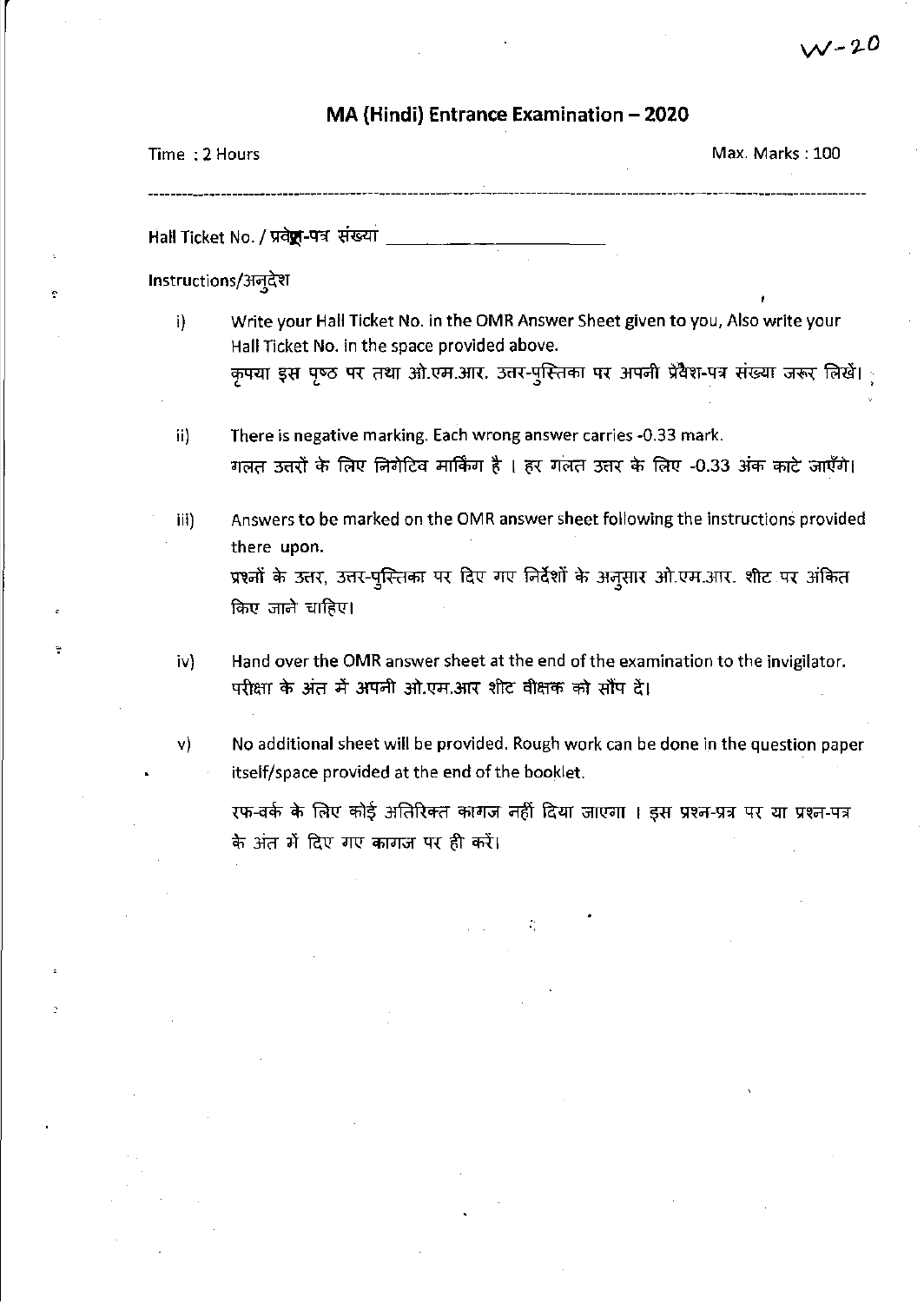| 1.             |                                                      | वीर गाथा काल के अंतर्गत आचार्य शुक्ल ने जिन चार साहित्यिक पुस्तकों की चर्चा की थी उनमें यह पुस्तक |
|----------------|------------------------------------------------------|---------------------------------------------------------------------------------------------------|
|                | शामिल नहीं है -                                      |                                                                                                   |
|                | A. विजयपाल रासो                                      | B.हम्मीर रासो                                                                                     |
|                | C. अनन्य योग                                         | D.कीर्तिलता                                                                                       |
| 2.             | हिंदी में व्यंजनों की संख्या है-                     |                                                                                                   |
|                | A.31                                                 | B.34                                                                                              |
|                | C.32                                                 | D. 33                                                                                             |
| 3 <sub>1</sub> | 'प्रिंसिपल्स ऑफ़ लिटरेरी क्रिटिसिज्म 'के लेखक हैं-   |                                                                                                   |
|                | A. रेमंड विलियम्स                                    | <b>B.</b> बेनेदितो क्रोचे                                                                         |
|                | C. टी.एस.एलिअट                                       | D. आई.ए.रिचर्ड्स                                                                                  |
| 4.             | गोकुलनाथ, गोपीनाथ और मणि देव का सबसे बड़ा योगदान है- |                                                                                                   |
|                | A. वाल्मीकि रामायण का अनुवाद                         | B.महाभारत और हरिवंश का अनुवाद                                                                     |
|                | C.चारो वेदों का अनुवाद                               | D.उपनिषदों का अनुवाद                                                                              |
| 5.             | 'मतवाला' का संबंध किस शहर से था ?                    |                                                                                                   |
|                | A.कलकत्ता                                            | B. दिल्ली                                                                                         |
|                | C. इलाहाबाद                                          | D.बनारस                                                                                           |
| 6.             |                                                      | प्रारत में भाषा के लेखक दो हैं - एक काशी में; दूसरा पंजाब में। परंतु आज एक ही रह जायेगा।" किसका   |
|                | कथन है?                                              |                                                                                                   |
|                | A. श्रद्धा राम फुलौरी                                | B. भारतेन्दु                                                                                      |
|                | C. शिवप्रसाद सितारेहिंद                              | D.दयानंद सरस्वती                                                                                  |
| $7. \cdot$     | भारतेंदु की नाट्य कृति नहीं है -                     |                                                                                                   |
|                | .<br>A. अंधेर नगरी                                   | B. भारत दुर्दशा<br>D. नील देवी                                                                    |
|                | C. सुदामा चरित                                       |                                                                                                   |
| 8.             | भारतेंदु मंडल के लेखक नहीं थे -                      |                                                                                                   |
|                | A. बालकृष्ण भट्ट                                     | C. श्यामसुंदर दास                                                                                 |
|                | B. ठाकुर जगमोहन सिंह                                 | : D. उपाध्याय पं बद्रीनारायण चौधरी                                                                |
| 9.             | 'मजदूरी और प्रेम' किसका निबंध है?                    |                                                                                                   |
|                | A.बाबू गुलाब राय                                     | C. सरदार पूर्ण सिंह                                                                               |
|                |                                                      |                                                                                                   |
|                | B.भगवान दास                                          | D. रामवृक्ष बेनीपुरी                                                                              |
| 10.            | 'अपनी खबर' किसकी आत्मकथा है-                         |                                                                                                   |
|                | A. हजारी प्रसाद द्विवेदी                             | C. रामविलास शर्मा                                                                                 |
|                | B. नामवर सिंह                                        | D. पाण्डेय बेचन शर्मा 'उग्र'                                                                      |
| 11.            | सूर्यकान्त त्रिपाठी 'निराला' की कविता नहीं है-       |                                                                                                   |
|                |                                                      |                                                                                                   |

 $\mathbf{1}$ 

l,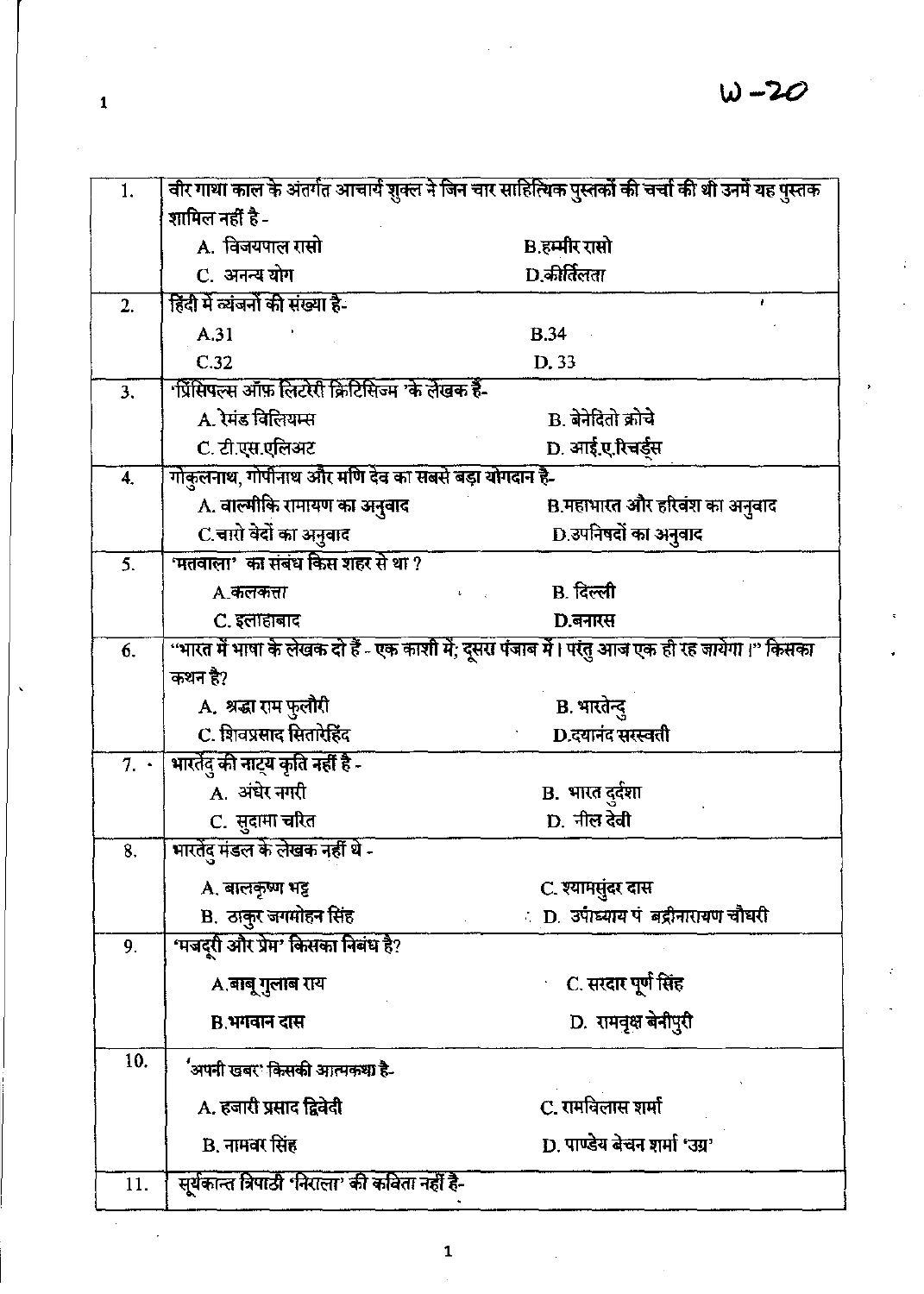|     | $A.$ ग्राम्या                                                      | C. सरोज स्मृति                                                                                           |
|-----|--------------------------------------------------------------------|----------------------------------------------------------------------------------------------------------|
|     | B. राम की शक्ति पूजा                                               | D. तुलसीदास                                                                                              |
| 12. | मैथिलीशरण गुप्त की रचना नहीं है -                                  |                                                                                                          |
|     | A. भारत भारती                                                      | C. यशोधरा                                                                                                |
|     | <b>B.अनामिका</b>                                                   | D.किसान                                                                                                  |
| 13. | जयशंकर प्रसाद की रचना नहीं है -                                    |                                                                                                          |
|     | A. लहर                                                             | C. द्वापर                                                                                                |
|     | <b>B.</b> झरना                                                     | D. कानन कुसुम                                                                                            |
| 14. | 'पल्लव' किसका काव्य संग्रह है -                                    |                                                                                                          |
|     | A. जयशंकर प्रसाद                                                   | C. जानकी वल्लभ शास्त्री                                                                                  |
|     | <b>B.</b> सुमित्रानंदन पंत                                         | D. निराला                                                                                                |
| 15. |                                                                    | हिन्दी के भाववाचक शब्द जैसे 'चिकनाई', 'रोशनाई', 'सिखावट', 'लिखावट' आदि इस लिंग में प्रयुक्त होते         |
|     | हैं –                                                              |                                                                                                          |
|     | A. पुल्लिंग                                                        | C. नपुंसक लिंग                                                                                           |
|     | B. स्त्रीलिंग                                                      | D. इनमें से कोई नहीं                                                                                     |
| 16. |                                                                    | प्रयोजनमूलक हिन्दी के तीन दायित्वों यथा- संपर्कभाषा के रूप में, शिक्षा माध्यम के रूप में, सेवा माध्यम के |
|     | रूप में – का वर्गीकरण करनेवाले विद्वान का नाम है-                  |                                                                                                          |
|     | A. डॉ. रवीन्द्रनाथ श्रीवास्तव                                      | C. मोटूरि सत्यनारायण                                                                                     |
|     | B. डॉ. कृष्णकुमार गोस्वामी                                         | D. डॉ. नगेन्द्र                                                                                          |
| 17. |                                                                    | भारत सरकार की राजभाषा नीति के कार्यान्वयन को दृष्टि में रखते हुए किस वर्ष में गृह मंत्रालय ने राजभाषा    |
|     | विभाग की स्थापना की—                                               |                                                                                                          |
|     | A. 1957                                                            | C. 1965                                                                                                  |
|     | <b>B.</b> 1961                                                     | D. 1975                                                                                                  |
| 18. |                                                                    | राजभाषा नीति के अनुपालन की दृष्टि से राजभाषा नियम 1976 के अनुसार महाराष्ट्र और पंजाब राज्य किस           |
|     | क्षेत्र के अंतर्गत आते हैं –                                       |                                                                                                          |
|     | A. क्षेत्र-क                                                       | C. क्षेत्र-ग                                                                                             |
|     | <b>B.</b> क्षेत्र-ख                                                | D. इनमें से कोई नहीं                                                                                     |
| 19. | 'बिहार बंधु' के संपादक कौन थे?                                     |                                                                                                          |
|     | A. बालकृष्ण भट्ट                                                   | C.केशवराम भट्ट                                                                                           |
|     | <b>B. मदनमोहन मालवीय</b>                                           | D. पुरुषोत्तमदास टंडन                                                                                    |
| 20. |                                                                    | विभागों /मंत्रालयों एवं कर्मचारियों को सूचना देने अथवा मांगने के लिए तथा संबद्ध एवं अधीनस्थ कार्यालय     |
|     | के साथ पत्र व्यवहार करने के लिए इस प्रारूप का प्रयोग किया जाता है- |                                                                                                          |

 $\overline{\mathbf{c}}$ 

 $\overline{\mathbf{c}}$ 

t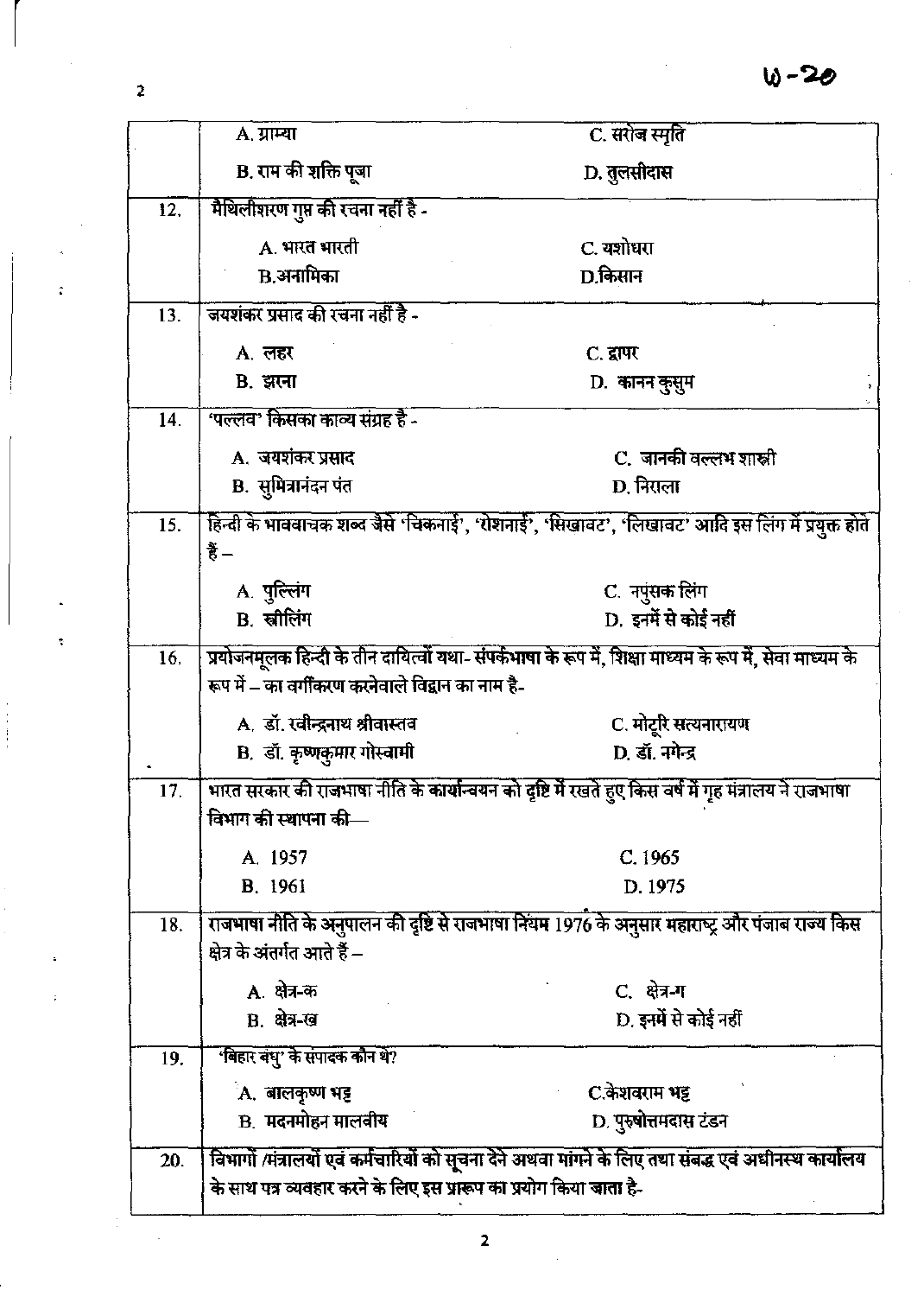|     | A. अधिसूचना                                                  | C. कार्यलय ज्ञापन                                                                                                 |
|-----|--------------------------------------------------------------|-------------------------------------------------------------------------------------------------------------------|
|     | B. कार्यालय आदेश                                             | D. परिपत्र                                                                                                        |
| 21. |                                                              | हिन्दी तथा अन्य भारतीय भाषाओं की वैज्ञानिक तथा तकनीकी शब्दावली के समेकन और निर्माण की दृष्टि से                   |
|     | वैज्ञानिक एवं तकनीकी शब्दावली आयोग की स्थापना किस वर्ष हुई – |                                                                                                                   |
|     | A. सन् 1955 ई.                                               | C. सन् 1950 ई.                                                                                                    |
|     | B. सन् 1960 ई.                                               | D. सन् 1961 ई.                                                                                                    |
| 22. |                                                              | बैंकिग क्षेत्र में प्रयुक्त 'वार्षिक-लेखा', 'मुक्त अर्थ-व्यवस्था', 'स्वर्ण मान', 'निर्यातोन्मुखी' आदि शब्द हिन्दी |
|     | .<br>में प्रयुक्त इस तरह के शब्दों के उदाहरण हैं –           |                                                                                                                   |
|     | A. संकर शब्द                                                 | C. संस्कृत और प्रचलित शब्द का साथ-साथ प्रयोग                                                                      |
|     | B. देशी बैंकिंग प्रणाली से ग्रहीत शब्द                       | D. अंग्रेजी शब्दों के शब्दानुवाद                                                                                  |
| 23. |                                                              | यांत्रिक और इलोक्ट्रॉनिक उपकरणों द्वारा हिन्दी को बढ़ावा देने तथा उपलब्ध द्विभाषी उपकरणों के प्रचार-              |
|     |                                                              | प्रसार के उद्देश्य से राजभाषा विभाग में तकनीकी कक्ष की स्थापना किस वर्ष की गई –                                   |
|     | A. सन् 1974                                                  | C. सन् 1975                                                                                                       |
|     | <b>B. सन् 1983</b>                                           | D. सन् 1990                                                                                                       |
| 24. |                                                              | भारतीय बहुभाषिकता मुख्य रूप से वरीयता के क्रम में सबसे पहले प्रयोजनमूलक हिन्दी के इस रूप की                       |
|     | विशेष माँग करती है।                                          |                                                                                                                   |
|     | A. सेवा माध्यम के रूप में                                    | C. मुद्रणा माध्यम के रूप में                                                                                      |
|     | B. सम्पर्क भाषा के रूप में                                   | D. शिक्षा माध्यम के रूप में                                                                                       |
| 25. |                                                              | किसी कार्यालय में कार्रवाई के निपटान संबंधी विभिन्न चरणों में दिये गये सुझाव, निर्देश, दर्ज किये तथ्य,            |
|     | सूचनाएँ आदि कहलाती है—                                       |                                                                                                                   |
|     | A. कार्यालय आदेश                                             | C. संकल्प                                                                                                         |
|     | B. टिप्पणियाँ                                                | D. अधिसूचना                                                                                                       |
| 26. |                                                              | हिन्दी पत्र-पत्रिकाओं में प्रयुक्त होने वाली हिन्दी भाषा को सामान्य रूप से इस प्रकार की भाषा कहते हैं-            |
|     | A. रचनात्मक                                                  | C. सूचनात्मक                                                                                                      |
|     | <b>B.</b> ज्ञान प्रधान                                       | D. इसमें से कोई नहीं                                                                                              |
| 27. |                                                              | भारत में प्रशासनिक हिन्दी का नियोजन एवं प्रबंधन मुख्य रूप से इनके द्वारा होता है-                                 |
|     | A. जनता के द्वारा                                            | C. मंत्रालयों की सलाहकार समितियों के द्वारा                                                                       |
|     | B. मीडिया के द्वारा                                          | D. अकादमियों और विश्वविद्यालयों के द्वारा                                                                         |
| 28. |                                                              | भारत में उन हिन्दी भाषा-भाषियों की संख्या जो मातृभाषा के रूप में हिन्दी का व्यवहार करते हैं, देश की कुल           |
|     | जनसंख्या का लगभग इतना प्रतिशत है-                            |                                                                                                                   |
|     | A. 30 प्रतिशत                                                | C. 43 प्रतिशत                                                                                                     |
|     | <b>B.</b> 75 प्रतिशत                                         | D. 50 प्रतिशत                                                                                                     |

 $\frac{3}{4}$ 

 $\cdot$ 

 $\overline{\mathbf{3}}$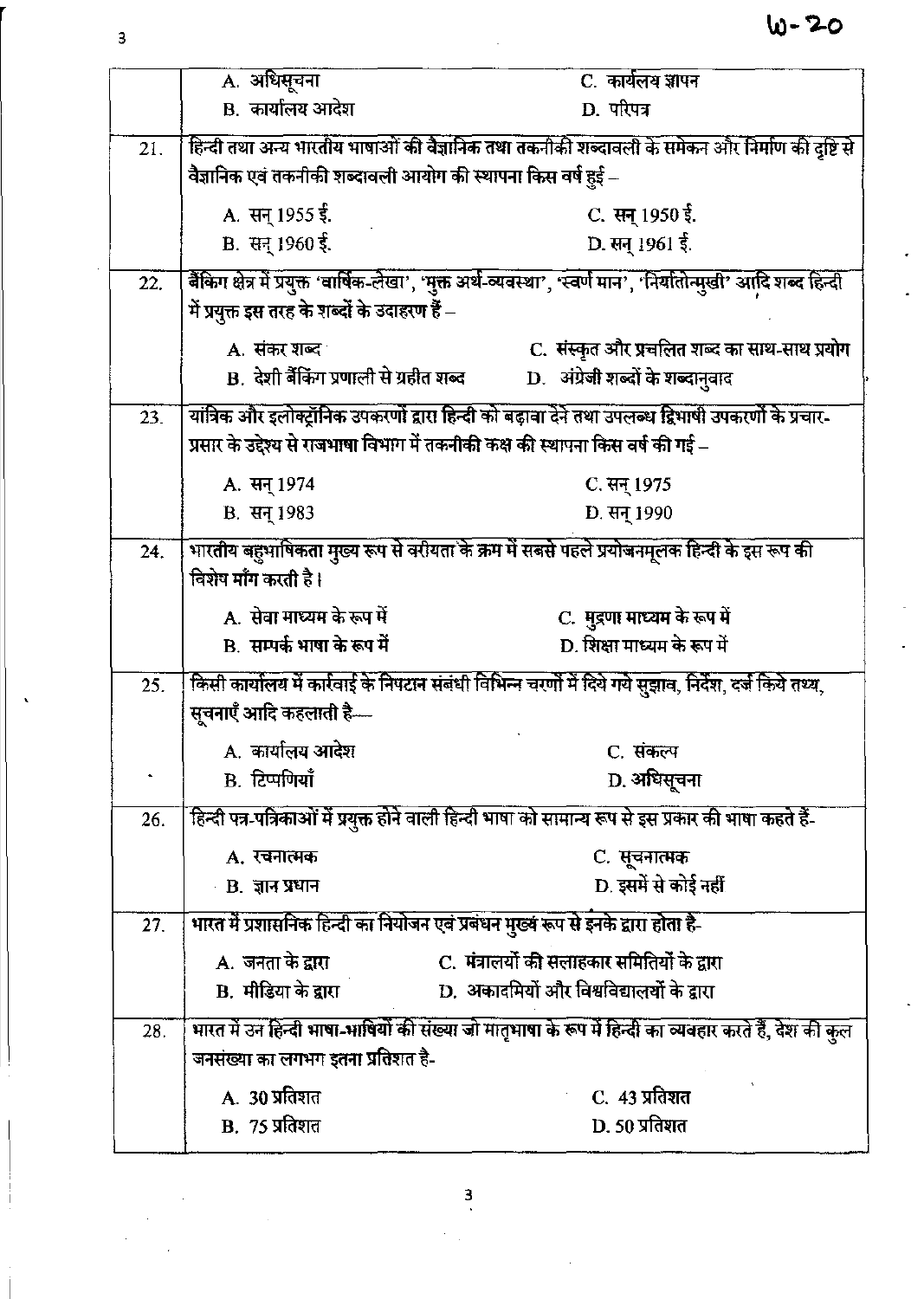## $W - 20$

 $\overline{4}$ 

| 29. |                                                                                        | प्रयोजनमूलक हिन्दी की विभिन्न प्रयुक्तियों का निर्धारण इस आधार पर किया जाता है                   |
|-----|----------------------------------------------------------------------------------------|--------------------------------------------------------------------------------------------------|
|     | A. पारिभाषिक शब्दावली के आधार पर                                                       |                                                                                                  |
|     | B. हिन्दी भाषा प्रयोग के विभिन्न क्षेत्रों के आधार पर                                  |                                                                                                  |
|     | C.  कार्यालयीन हिन्दी के आधार पर                                                       |                                                                                                  |
|     |                                                                                        | D. निश्चित परिस्थितियों में हिन्दी भाषा प्रयोक्ताओं द्वारा किये जाने वाले भाषा प्रयोग के आधार पर |
| 30. | 'हानूश' किसकी रचना है –                                                                |                                                                                                  |
|     | A. शमशेर बहादुर सिंह                                                                   | C. भीष्म साहनी                                                                                   |
|     | <b>B</b> स्वदेश दीपक                                                                   | D. यशपाल                                                                                         |
| 31. | स्वतंत्रता  प्राप्ति (1947) तक हिन्दी में विज्ञान साहित्य सृजन का केन्द्र यह शहर रहा – |                                                                                                  |
|     | A. बनारस                                                                               | C. दिल्ली                                                                                        |
|     | <b>B. पटना</b>                                                                         | D. इलाहाबाद                                                                                      |
| 32. | प्रयोजनमूलक हिन्दी के अनुवाद की समस्याओं में प्रधान समस्या है—                         |                                                                                                  |
|     | A. पारिभाषिक शब्दावली का निर्माण                                                       |                                                                                                  |
|     | B. हिन्दी की प्रवृत्ति के अनुकूल सहज वाक्यों का निर्माण                                |                                                                                                  |
|     | C. शब्दकोशों का उपलब्ध न होना                                                          |                                                                                                  |
|     | D. मशीनी अनुवाद सफल नहीं हो पाना                                                       |                                                                                                  |
| 33. | हीरा डोम की रचना है-                                                                   |                                                                                                  |
|     | A.मजदूर की शिकायत                                                                      | C.अछूत की शिकायत                                                                                 |
|     | B.किसान की शिकायत                                                                      | D.दलित की शिकायत                                                                                 |
| 34. | 'गबन' के रचनाकार हैं -                                                                 |                                                                                                  |
|     | A. जैनेन्द्र                                                                           | C. रांगेय राघव                                                                                   |
|     | <b>B.</b> प्रेमचंद                                                                     | D. इनमें से कोई नहीं                                                                             |
| 35. | ओमप्रकाश वाल्मीकि की रचना 'ठाकुर का कुआँ' की विधा है -                                 |                                                                                                  |
|     | A. नाटक                                                                                | .   C. कहानी                                                                                     |
|     | <b>B.</b> उपन्यास                                                                      | D. कविता                                                                                         |
| 36. | मलूकदास किस शाखा के संत थे ?                                                           |                                                                                                  |
|     | A. रामभक्ति शाखा                                                                       | C. प्रेमाश्रयी शाखा                                                                              |
|     |                                                                                        |                                                                                                  |
|     | B. कृष्णभक्ति शाखा                                                                     | D. ज्ञानाश्रयी शाखा                                                                              |
| 37. | 'हल्दीघाटी' की विधा है -                                                               |                                                                                                  |
|     | A. महाकाव्य                                                                            | C. उपन्यास                                                                                       |
|     | B. संस्मरण<br>अमीर खुसरो का समय है?                                                    | D. नाटक                                                                                          |

 $\bar{z}$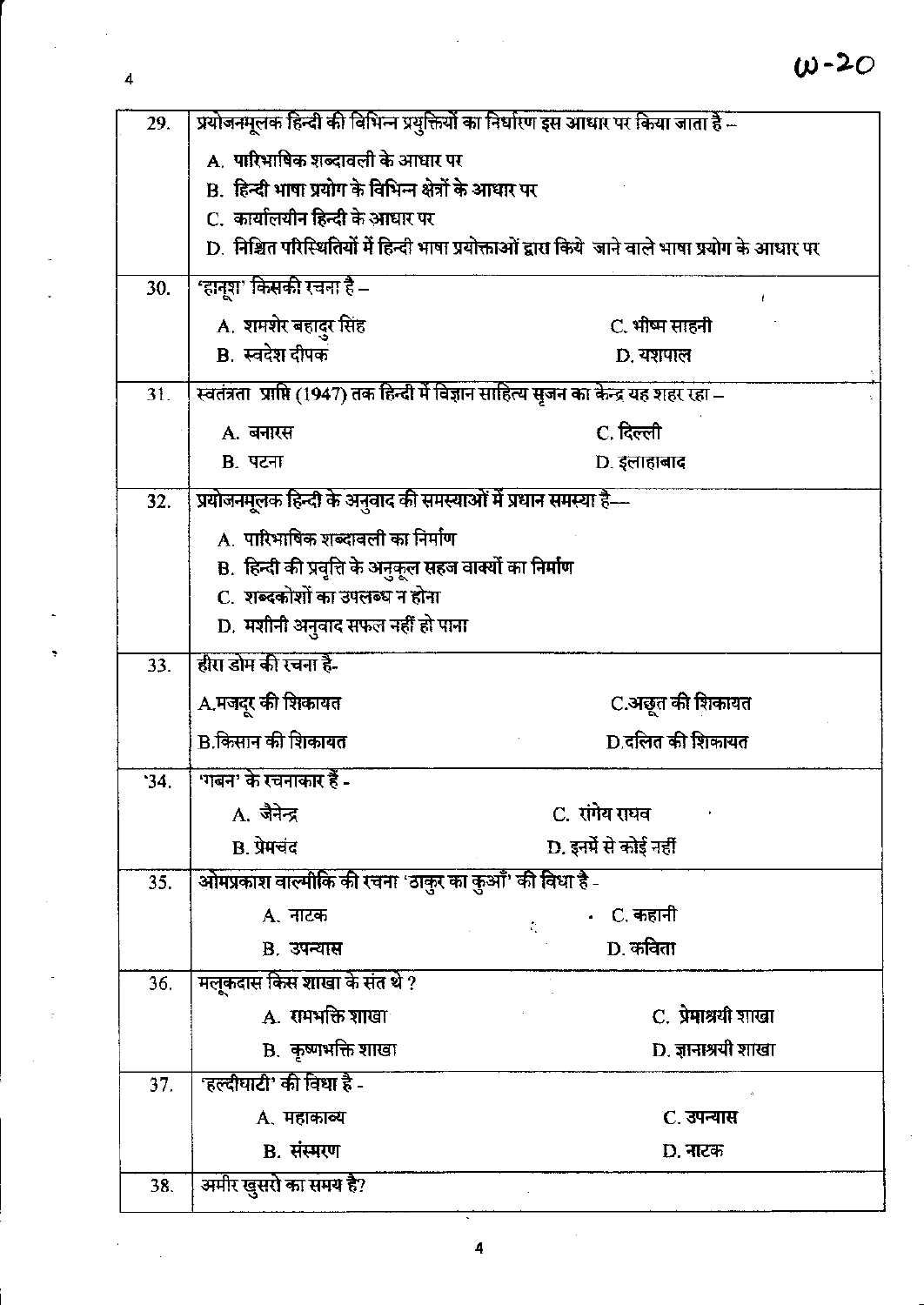|     | A. बारहवीं शताब्दी                                                            | C. चौदहवीं शताब्दी      |
|-----|-------------------------------------------------------------------------------|-------------------------|
|     | B. तेरहर्वी शताब्दी                                                           | D. पंद्रहवीं शताब्दी    |
| 39. | 'मदनाष्टक' के लेखक का नाम है ?                                                |                         |
|     | A. तुलसीदास                                                                   | C. रसखान                |
|     | B. रहीम                                                                       | D. कुम्भन दास           |
| 40. | कुमारन आशान मूलतः किस भाषा के कवि थे -                                        |                         |
|     | A. कन्नड़                                                                     | C. तेलुगु               |
|     | <b>B.</b> मलयालम                                                              | D. तमिल                 |
| 41. | रामचंद्र शुक्ल के काल-विभाजन में विद्वानों को सर्वाधिक आपत्ति किस नाम पर है ? |                         |
|     | A. भक्तिकाल                                                                   | C. वीरगाथा काल          |
|     | B. रीतिकाल                                                                    | D. आधुनिक काल           |
| 42. | भक्तिकाल को सर्वप्रथम 'स्वर्णकाल' की उपाधि किसने दी ?                         |                         |
|     | A. गार्सा द तासी                                                              | C. रामविलास शर्मा       |
|     | <b>B.</b> जॉर्ज ग्रियर्सन                                                     | D. हजारीप्रसाद द्विवेदी |
| 43. | ठाकुर कवि का संबंध रीतिकाल के किस काव्यधारा से था ?                           |                         |
|     | A. रीतिबद्ध                                                                   | C. रीतिमुक्त            |
|     | <b>B.</b> B. रीतिसिद्ध                                                        | D. उपर्युक्त सभी        |
| 44. | 'पराधीन सपनेहु सुख नाहीं' पंक्ति के रचयिता हैं ?                              |                         |
|     | A. नाभादास                                                                    | C. कबीरदास              |
|     | B. तुलसीदास                                                                   | D. सूरदास               |
| 45. | 'ब्राह्मण' पत्रिका के संपादक थे ?                                             |                         |
|     | A. बालकृष्ण भट्ट                                                              | C. भारतेंदु             |
|     | <b>B. प्रतापनारायण मिश्र</b>                                                  | D. देवकीनंदन खत्री      |
| 46. | 'उसने कहा था' किस विधा की रचना है ?                                           |                         |
|     | A. कहानी                                                                      | C. संस्मरण              |
|     | <b>B.</b> निबंध                                                               | D. रिपोर्ताज            |
| 47. | 'यशोधरा' खंड-काव्य के रचयिता हैं ?                                            |                         |
|     | A. सियारामशरण गुप्त                                                           | C. निराला               |
|     | B. माखनलाल चतुर्वेदी                                                          | D. मैथिलीशरण गुप्त      |
| 48. | 'नीहार' काव्य-संग्रह का संबंध किससे हैं ?                                     |                         |
|     | A. निराला                                                                     | C. जयशंकर प्रसाद        |

 $\overline{\mathbf{5}}$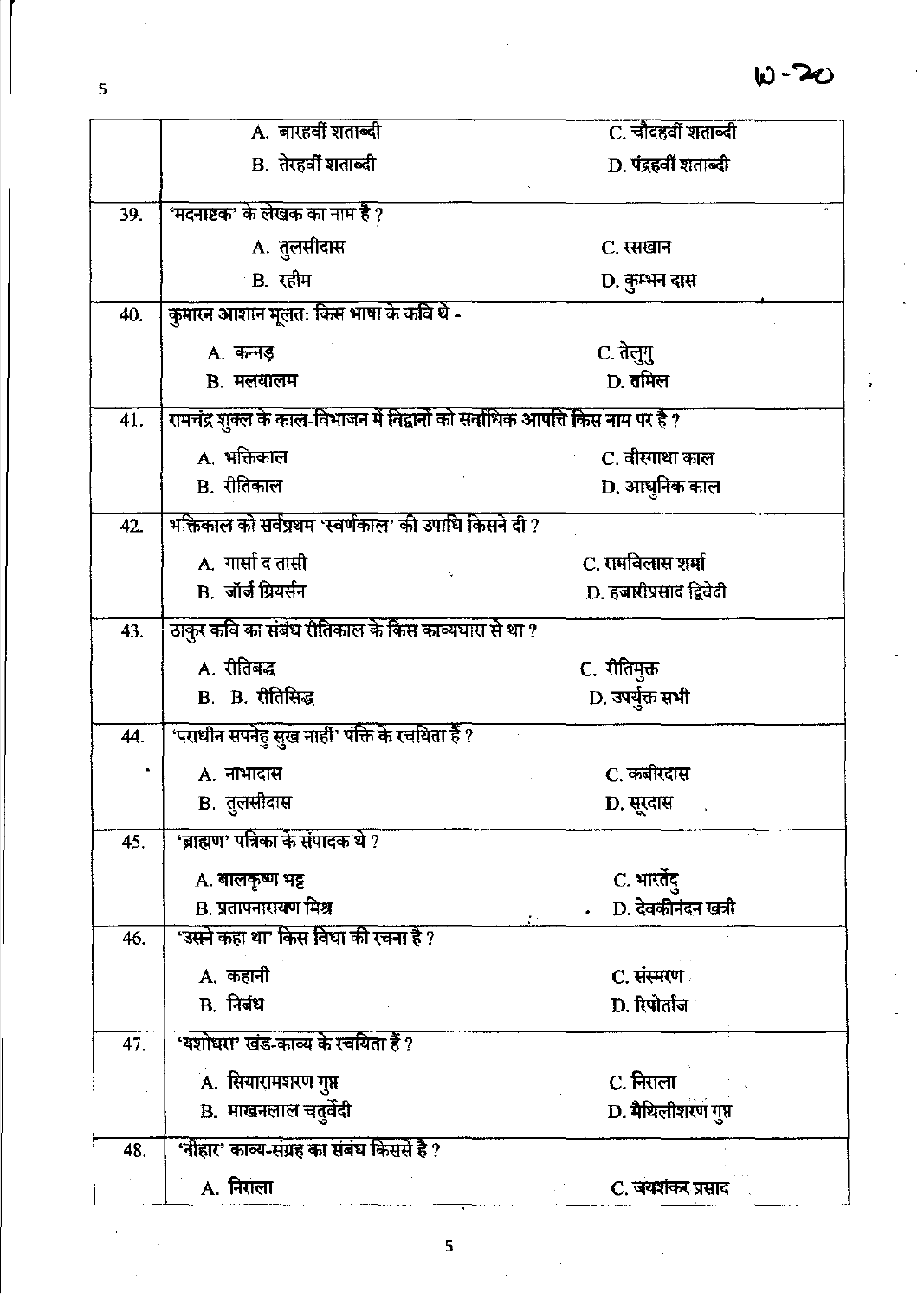|     | <b>B.</b> सुमित्रानंदन पंत                                     | D. महादेवी वर्मा             |  |
|-----|----------------------------------------------------------------|------------------------------|--|
| 49. | 'निराला की साहित्य साधना' के लेखक हैं ?                        |                              |  |
|     | A. नेमिचंद्र जैन                                               | C. रामविलास शर्मा            |  |
|     | B. रामधारी सिंह दिनकर                                          | D. सूर्यकांत त्रिपाठी निराला |  |
| 50. | 'तीसरा सप्तक ' के संपादक थे ?                                  |                              |  |
|     | A. अज्ञेय                                                      | C. रामविलास शर्मा            |  |
|     | B. मुक्तिबोध                                                   | D. भुवनेश्वर                 |  |
| 51. | केदारनाथ अग्रवाल का संबंध किस काव्य धारा से था ?               |                              |  |
|     | A. प्रगतिवाद                                                   | C. प्रयोगवाद                 |  |
|     | <b>B.</b> छायावाद                                              | D. नई कविता                  |  |
| 52. | 'कल सुनना मुझे' किसकी रचना है ?                                |                              |  |
|     | A. सुदामा पाण्डेय धूमिल                                        | C. सौमित्र मोहन              |  |
|     | <b>B.</b> राजकमल चौधरी                                         | D. सर्वेश्वर दयाल सक्सेना    |  |
| 53. | 'राजा निरबंसिया' कहानी के लेखक हैं ?                           |                              |  |
|     |                                                                |                              |  |
|     | A. रार्जेंद्र यादव                                             | C. मोहन राकेश                |  |
|     | <b>B.</b> कमलेश्वर                                             | D. नामवर सिंह                |  |
| 54. | 'दलित विमर्श की भूमिका' पुस्तक के लेखक हैं ?                   |                              |  |
|     | A. ओमप्रकाश वाल्मीकि                                           | C. रमणिका गुप्ता             |  |
|     | B. श्यौराज सिंह 'बेचैन'                                        | D. कँवल भारती                |  |
| 55. | 'संस्कृति के चार अध्याय' की विधा है -                          |                              |  |
|     | A. उपन्यास                                                     | C.संस्मरण                    |  |
|     | B.सांस्कृतिक आलोचना                                            | D. कविता                     |  |
| 56. | 'महावीर प्रसाद द्विवेदी और हिंदी नवजागरण' पुस्तक के लेखक हैं ? |                              |  |
|     | A. रामविलास शर्मा                                              | C. श्याम सुंदर दास           |  |
|     | B. नित्यानंद तिवारी                                            | D. नामवर सिंह                |  |
| 57. | 'कविता के नए प्रतिमान ' पुस्तक के लेखक हैं ?                   |                              |  |
|     | A. लक्ष्मीकान्त वर्मा                                          | C. नामवर सिंह                |  |
| 58. | <b>B.</b> मैनेजर पांडेय<br>'हिंदी नवरत्न' ग्रंथ के लेखक हैं ?  | D. विश्वनाथ त्रिपाठी         |  |
|     | A. लाला भगवानदीन                                               | C. जगन्नाथ दास रत्नाकर       |  |
|     | B. मिश्रबंधु                                                   | D. जॉर्ज ग्रियर्सन           |  |
| 59. | 'कामायनी : एक पुनर्विचार' पुस्तक के लेखक हैं ?                 |                              |  |
|     | A. जयशंकर प्रसाद                                               | C. नामवर सिंह                |  |

 $\overline{\phantom{a}}$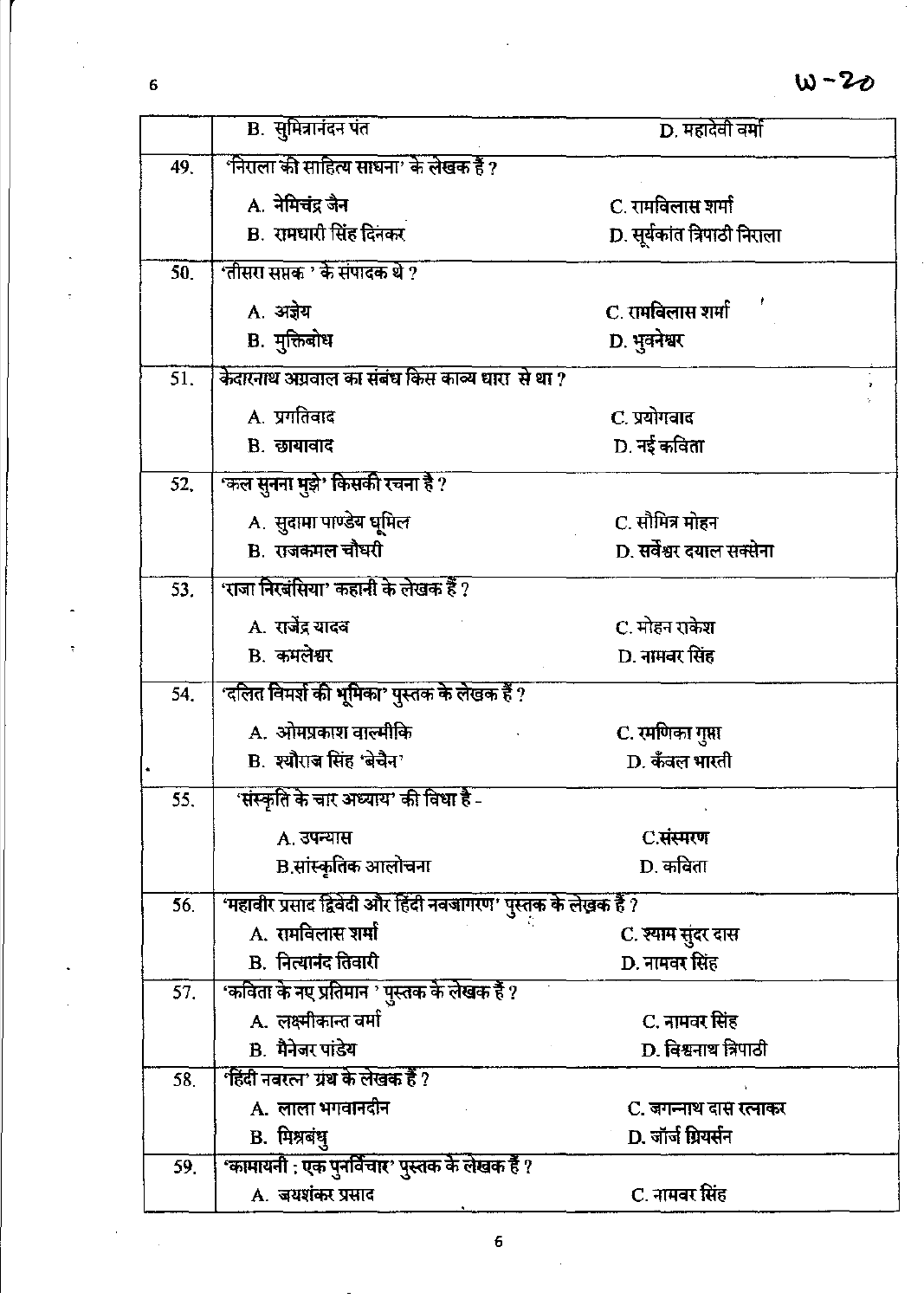|     | B. मुक्तिबोध                                        | D. प्रकाश चंद्र गुप्त    |  |
|-----|-----------------------------------------------------|--------------------------|--|
| 60. | 'हिंदी साहित्य के अस्सी वर्ष' के रचनाकार हैं ?      |                          |  |
|     | A. शिवदान सिंह चौहान                                | C. मलयज                  |  |
|     | B. प्रकाश चन्द्र गुप्त                              | D. रामविलास शर्मा        |  |
| 61. | 'मुक्तिबोध : ज्ञान और संवेदना' पुस्तक के लेखक हैं ? |                          |  |
|     | A. नित्यानंद तिवारी                                 | C. निर्मला जैन           |  |
|     | <b>B.</b> नंदकिशोर नवल                              | D. निर्मल वर्मा          |  |
| 62. | 'संधा भाषा' का संबंध किससे है ?                     |                          |  |
|     | A. बौद्ध सिद्ध                                      | C. संत कवि               |  |
|     | B. जैन मुनि                                         | D. रासक परंपरा के कवि    |  |
| 63. | कौन सी कृति जायसी की नहीं है?                       |                          |  |
|     | A. तीसरा कलाम                                       | C. दूसरा कलाम            |  |
|     | <b>B.</b> अखरावट                                    | D. पद्मावत               |  |
| 64. | 'चिंतामणि' किसकी रचना है ?                          |                          |  |
|     | A. रामचंद्र शुक्ल                                   | C. रामविलास शर्मा        |  |
|     | B. हजारी प्रसाद द्विवेदी                            | D. गणपति चन्द्र गुप्त    |  |
| 65. | 'आल्हाखंड' के रचयिता हैं ?                          |                          |  |
|     | A. जगनिक                                            | C. चंदबरदाई              |  |
|     | <b>B.</b> अमीर खुसरो                                | D. नरपति नाल्ह           |  |
| 66. | "गोरख जगायो जोग ,भगति भगायो लोग" कसकी उक्ति है -    |                          |  |
|     | A.कबीर                                              | c. सूर                   |  |
|     | в.तूलसी                                             | D. मीरा                  |  |
| 67. | • हिंदी साहित्य और संवेदना का विकास' के लेखक हैं    |                          |  |
|     | A.  विश्वनाथ प्रसाद मिश्र                           | C. बच्चन सिंह            |  |
|     | B. धर्मवीर भारती                                    | D. रामस्वरूप चतुर्वेदी   |  |
| 68. | 'गेंहूं और गुलाब' किसकी रचना है $\overline{?}$      |                          |  |
|     | A. प्रेमचंद                                         | C. रामधारी सिंह 'दिनकर'  |  |
|     | B. रामवृक्ष बेनीपुरी                                | : D. शिवपूजन सहाय        |  |
| 69. | 'मैला आँचल' की कथा भूमि का सम्बन्ध किस जिले से है-  |                          |  |
|     | A. भागलपुर                                          | <sub>.</sub> C. पूर्णिया |  |
|     | <b>B.</b> मुजफ्फरपुर                                | D. मोतिहारी              |  |
| 70. | सूरदास किस उपन्यास का चरित्र है-                    |                          |  |
|     | A. गोदान                                            | C. सेवासदन               |  |
|     | <b>B.</b> रंगभूमि                                   | D. वरदान                 |  |
| 71. | 'शब्दानुशासन' किसकी रचना है ?                       |                          |  |
|     | A. हेमचंद                                           | C. सरहपा                 |  |
|     | B. स्वयंभू                                          | D. रामचंद्र शुक्ल        |  |
|     |                                                     |                          |  |

 $\bar{z}$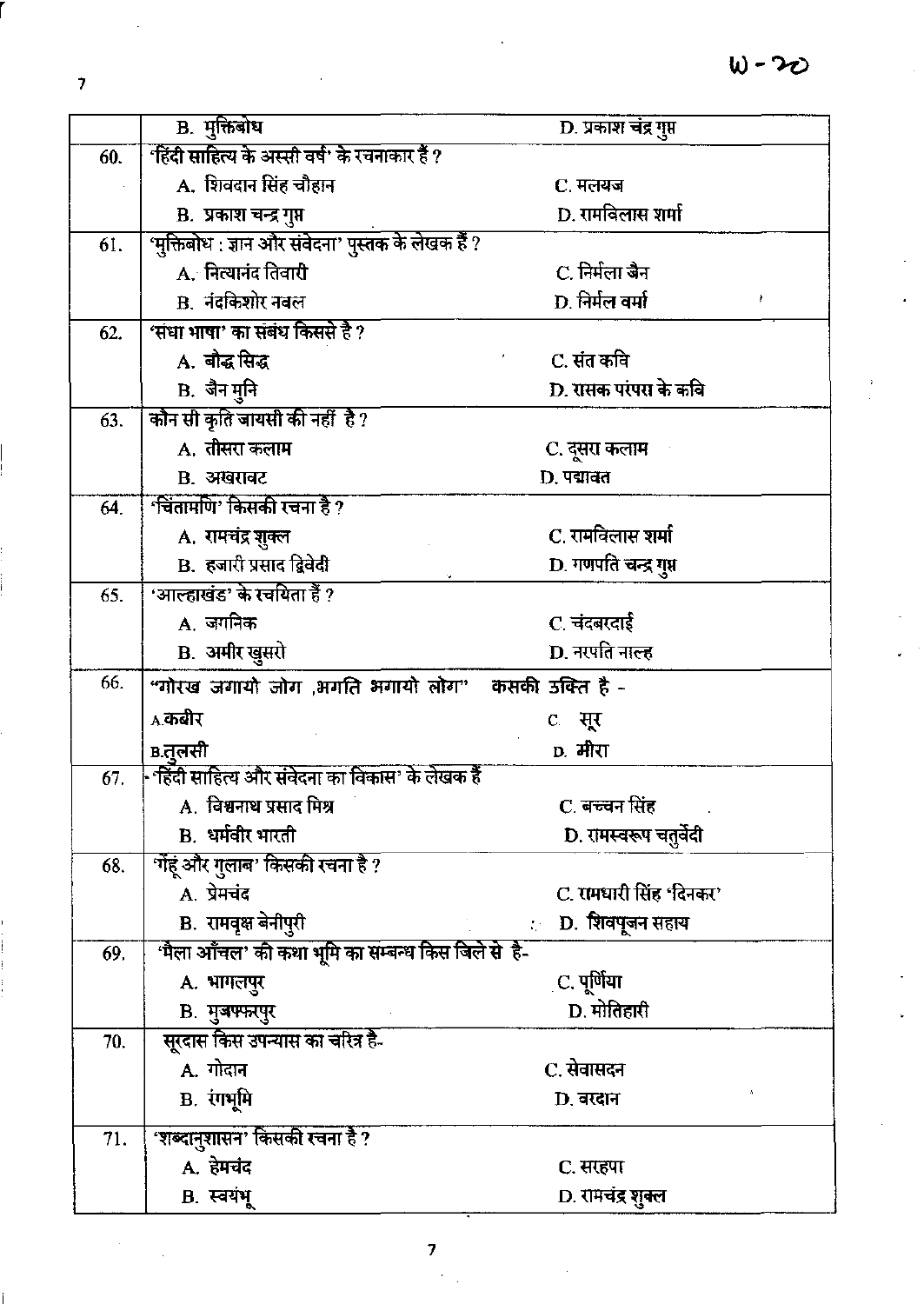| 72. | गोरा' उपन्यास किसका है ?                                        |                                      |  |
|-----|-----------------------------------------------------------------|--------------------------------------|--|
|     | A. राजा राममोहन राय                                             | C. रवीन्द्र नाथ ठाकुर                |  |
|     | B. शरत चन्द्र                                                   | D. बंकिम चन्द्र                      |  |
| 73. | 'भरतेश्वर बाहुबली रास' के रचनाकार हैं –                         |                                      |  |
|     | A. मुल्ला दाऊद                                                  | C. मुनि जिनविजय                      |  |
|     | <b>B.</b> शालिभद्र सूरि                                         | D. पुष्पदंत                          |  |
| 74. | चौरासी सिद्धों में पहले सिद्ध कौन थे ?                          |                                      |  |
|     | A. शबरिपा                                                       | C. सरहपा                             |  |
|     | <b>B.</b> डोम्बिपा                                              | D. कण्हपा                            |  |
| 75. | 'कीर्तिलता' किसकी रचना है ?                                     |                                      |  |
|     | A. विद्यापति                                                    | C. बिहारी                            |  |
|     | B. नागार्जुन                                                    | D. केशव                              |  |
| 76. | 'अष्टयाम' के रचयिता हैं –                                       |                                      |  |
|     | A. नन्ददास                                                      | C. चतुर्भुज दास                      |  |
|     | <b>B.</b> नाभादास                                               | D. सूरदास                            |  |
| 77. | 'शेखर: एक जीवनी' है -                                           |                                      |  |
|     | A. महाकाव्य                                                     | C. उपन्यास                           |  |
|     | B. खंड काव्य                                                    | D. जीवनी                             |  |
| 78. | हिंदी साहित्य में आधुनिक काल का जनक किसे कहा जाता है ?          |                                      |  |
|     | A. अज्ञेय                                                       | C. राधाचरण गोस्वामी                  |  |
|     | B. बालमुकुन्द गुप्त                                             | D. भारतेंदु हरिश्चंद्र               |  |
| 79. | हिंदी शब्द सागर की भूमिका के रूप में किस ग्रंथ की रचना हुई थी ? |                                      |  |
|     | A. हिंदी शब्दानुशासन                                            | C. हिंदी साहित्य का इतिहास           |  |
|     | B. हिंदी साहित्य और संवेदना का विकास                            | D. मिश्रबंधु विनोद                   |  |
| 80. | परिनिष्ठित भाषा का दूसरा रूप है –                               |                                      |  |
|     | A. मानक भाषा                                                    | C. राजभाषा                           |  |
|     | <b>B.</b> संपर्क भाषा                                           | D. राष्ट्रभाषा                       |  |
| 81. | 'भिक्षुक' कविता के कवि हैं ?                                    |                                      |  |
|     | A. जयशंकर प्रसाद                                                | C. सूर्यकांत त्रिपाठी 'निराला'<br>Ñ. |  |
|     | <b>B.</b> सुमित्रानंदन पंत                                      | D. महादेवी वर्मा                     |  |
| 82. | 'आओ रानी हम ढोयेंगे पालकी' प्रसिद्ध कविता किसकी है ?            |                                      |  |
|     | A. त्रिलोचन                                                     | C. धूमिल                             |  |
|     | <b>B.</b> नागार्जुन                                             | D. दिनकर                             |  |
| 83. | छायावाद की समय सीमा क्या है ?                                   |                                      |  |
|     | A. $1900 - 1918$ $\xi$ .                                        | C. 1930-1936 $\frac{2}{3}$ .         |  |
|     | B. $1918-1936\frac{2}{3}$ .                                     | D.1950-1960 $\frac{2}{3}$ .          |  |
| 84. | 'मधुशाला' नाम से प्रसिद्ध कविता किसने लिखी है ?                 |                                      |  |

8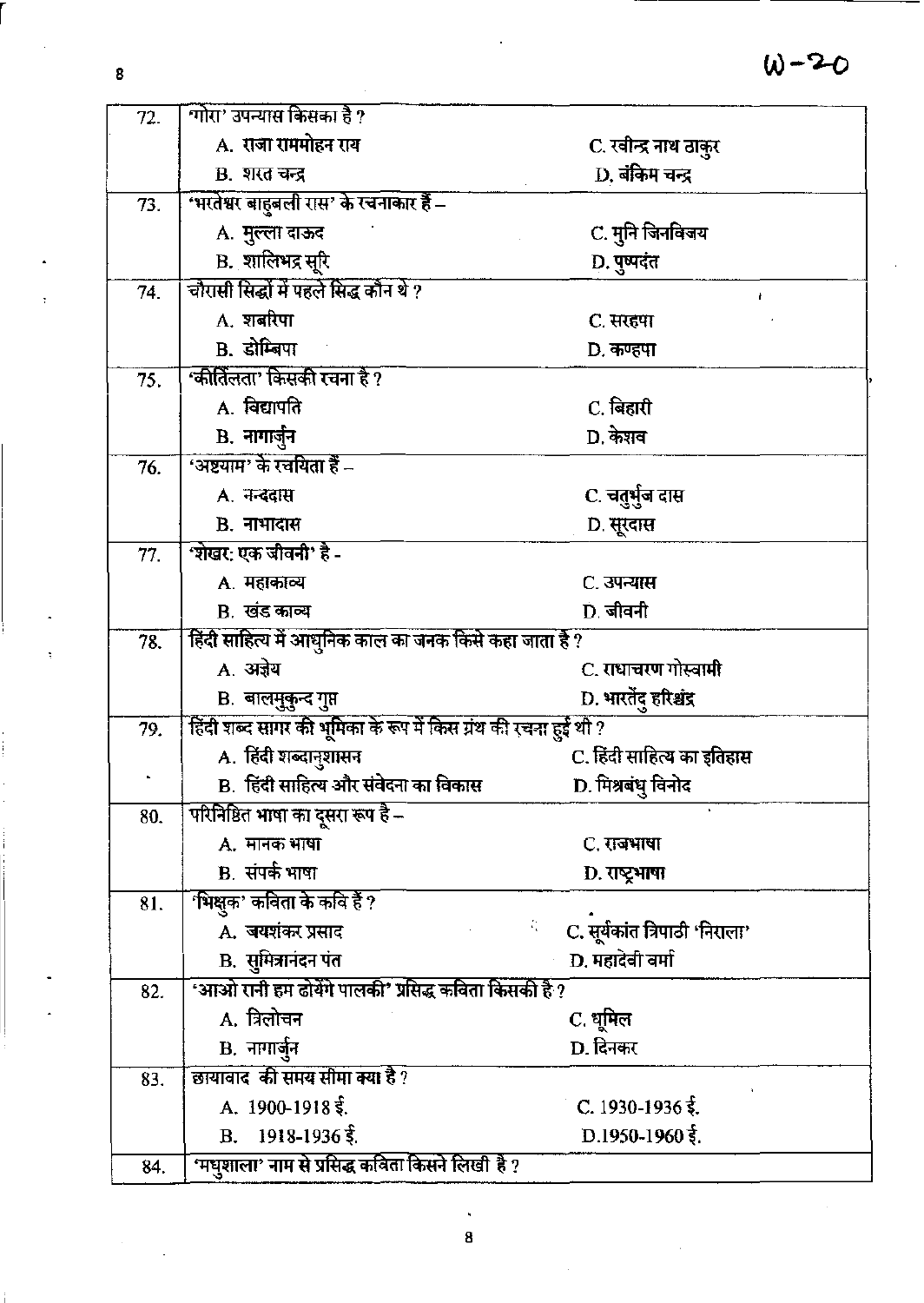|     | A. माखनलाल चतुर्वेदी                                                     | C. बालकृष्ण शर्मा नवीन         |  |
|-----|--------------------------------------------------------------------------|--------------------------------|--|
|     | <b>B.</b> नरेंद्र शर्मा                                                  | D. हरिवंश राय बच्चन            |  |
| 85. | सतपुड़ा के जंगल' नामक काव्यकृति के रचयिता हैं ?                          |                                |  |
|     | A. भवानीप्रसाद मिश्र                                                     | C. सर्वेश्वर दयाल सक्सेना      |  |
|     | <b>B.</b> शमशेर                                                          | D. अज्ञेय                      |  |
| 86. | सुभद्रा कुमारी चौहान की कौन-सी कविता अत्यंत लोकप्रिय हुई ?               |                                |  |
|     | A. हिंदी के सुमनों के प्रति                                              | C. झाँसी की रानी               |  |
|     | B. कोयल और कवित्व                                                        | D. पाथेय                       |  |
| 87. | 'मातृभूमि पर शीश चढ़ाने जिस पथ जावें वीर अनेक' यह पंक्ति किस कवि की है ? |                                |  |
|     | A. रामनरेश त्रिपाठी                                                      | C. रामचरित उपाध्याय            |  |
|     | B. गयाप्रसाद शुक्ल सनेही                                                 | D. माखनलाल चतुर्वेदी           |  |
| 88. | हाइकू कविता भारत में किस देश से आई ?                                     |                                |  |
|     | A. जर्मनी                                                                | <b>B.</b> जापान                |  |
|     | B. रूस                                                                   | C. चीन                         |  |
| 89. | 'त्यागपत्र' की नायिका हैं -                                              |                                |  |
|     | A. मृणाल                                                                 | C. धनिया                       |  |
|     | B. महामाया                                                               | D. लक्ष्मी                     |  |
| 90. | हिंदी का पहला उपन्यास किसे माना जाता है ?                                |                                |  |
|     | A. निस्सहाय हिंदू                                                        | C. परीक्षा गुरु                |  |
|     | B. धूर्त रसिकलाल                                                         | D. श्यामा स्वप्न               |  |
| 91. | "नई कहानी जीवन के प्रति एक नया भाव बोध जगाती है।" कथन किसका है ?         |                                |  |
|     | A. आचार्य रामचंद्र शुक्ल                                                 | C. शिवप्रसाद सिंह              |  |
|     | <b>B.</b> डॉ. नामवर सिंह                                                 | D. आचार्य हजारीप्रसाद द्विवेदी |  |
| 92. | 'आधे अधूरे' नाटक के लेखक कौन हैं ?                                       |                                |  |
|     | A. जयशंकर प्रसाद                                                         | C. मोहन राकेश                  |  |
|     | B. भुवनेश्वर                                                             | D. इनमें से कोई नहीं           |  |
| 93, | 'आवारा मसीहा' किस उपन्यासकार की जीवनी है ?                               |                                |  |
|     | A. प्रेमचंद                                                              | ः C. रवींद्रनाथ टैगोर          |  |
|     | B. शरतचंद<br>वल्लभाचार्य की दार्शनिक मान्यता को कहते हैं ?               | D. विष्णु प्रभाकर              |  |
| 94. |                                                                          | C. द्वैताद्वैतवाद              |  |
|     | A. शुद्धाद्वैतवाद<br><b>B.</b> द्वैतवाद                                  | D. अद्वैतवाद                   |  |
|     | 'श्रृंखला की कड़ियाँ' किसकी कृति है ?                                    |                                |  |
| 95. | A. सुभद्रा कुमारी चौहान                                                  | C. महादेवी वर्मा               |  |
|     | <b>B.</b> अमृता प्रीतम                                                   | D. कुर्तुल एन हैदर             |  |
| 96. | फ़र्क़ार मोहन सेनापति का सम्बन्ध किस नवजागरण से है -                     |                                |  |
|     | A. बांग्ला                                                               | C. उड़िया                      |  |
|     |                                                                          |                                |  |

 $\overline{9}$ 

k